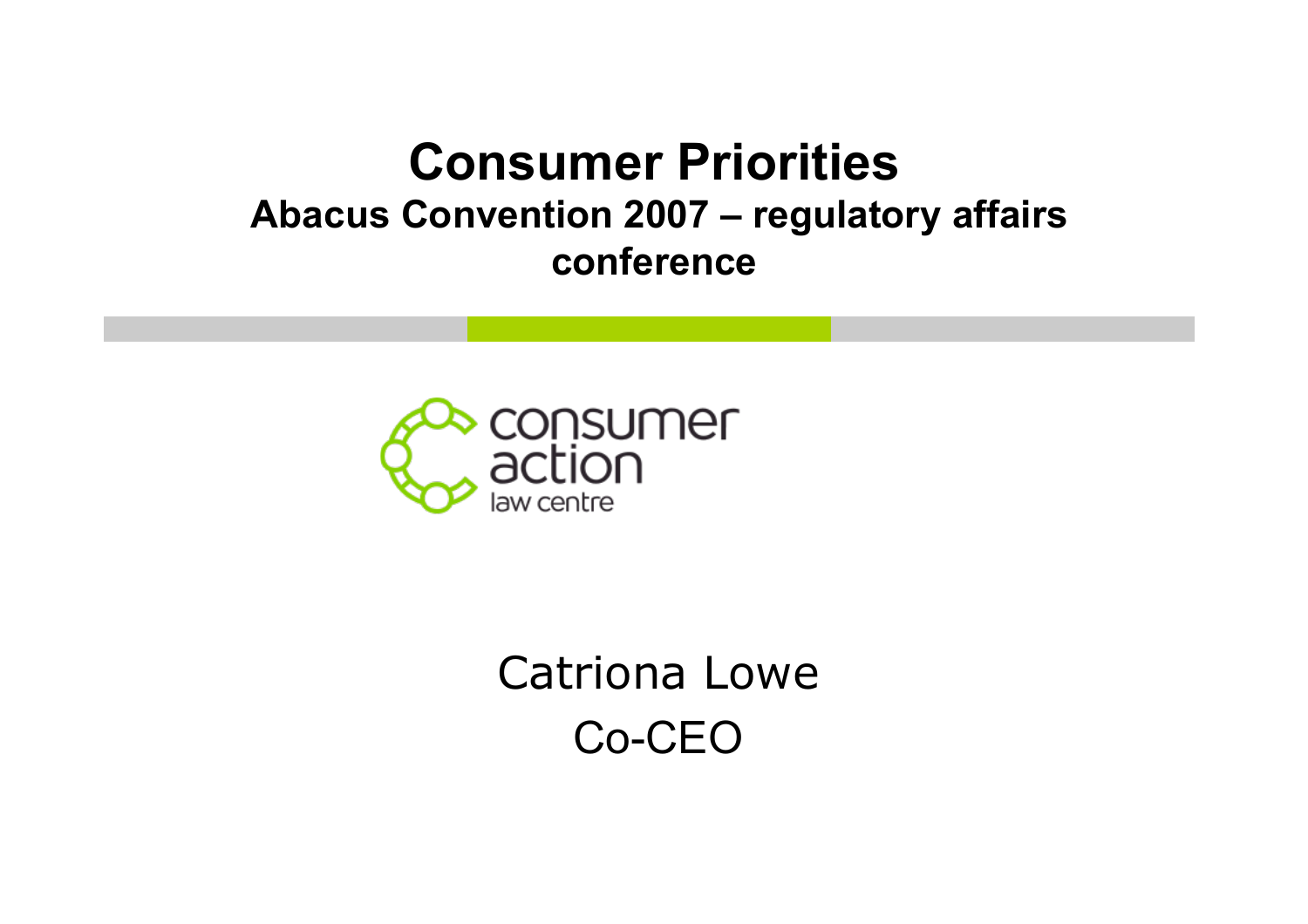#### About consumers

- 40% of consumers want to improve their management of their finances in the next 12 months
- 50% don't understand 50%
- A literacy study conducted in 1997 found that:
	- On the prose scale, 44.1% of Australians have poor or very poor skills.
	- On the document scale 44.8% of Australians have poor or very poor skills.
	- On the quantitative scale 43.3% of Australians have poor or very poor skills.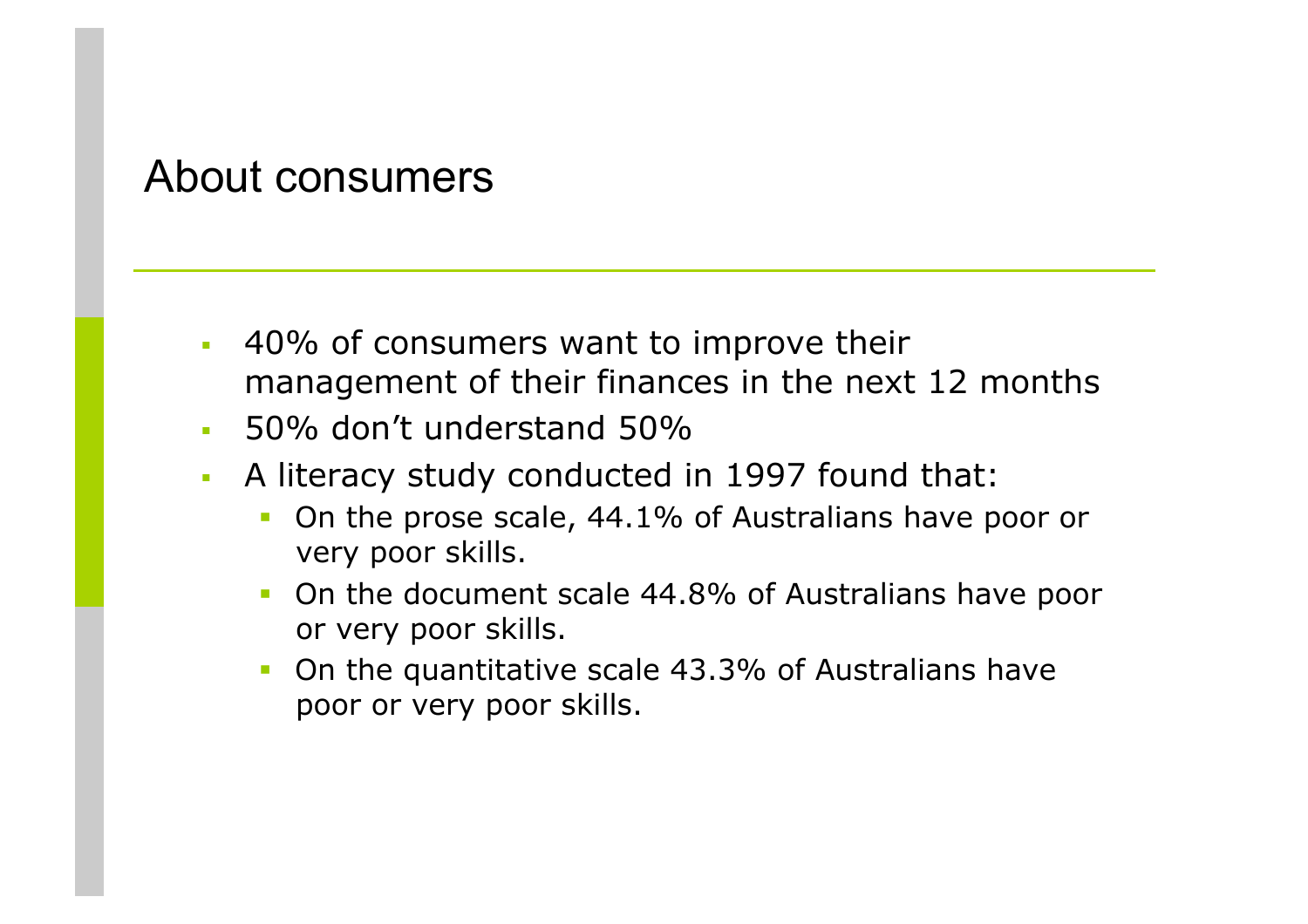#### Consumer views on ADIs

- In general, appears members feel more connected.
- Can have positives and negatives
- Direct to consumer lending seems generally responsible - however are you doing enough to help consumers avoid fringe lending?
- Outsourcing is a vulnerability brokers, debt collection
- Need to make sure values carry through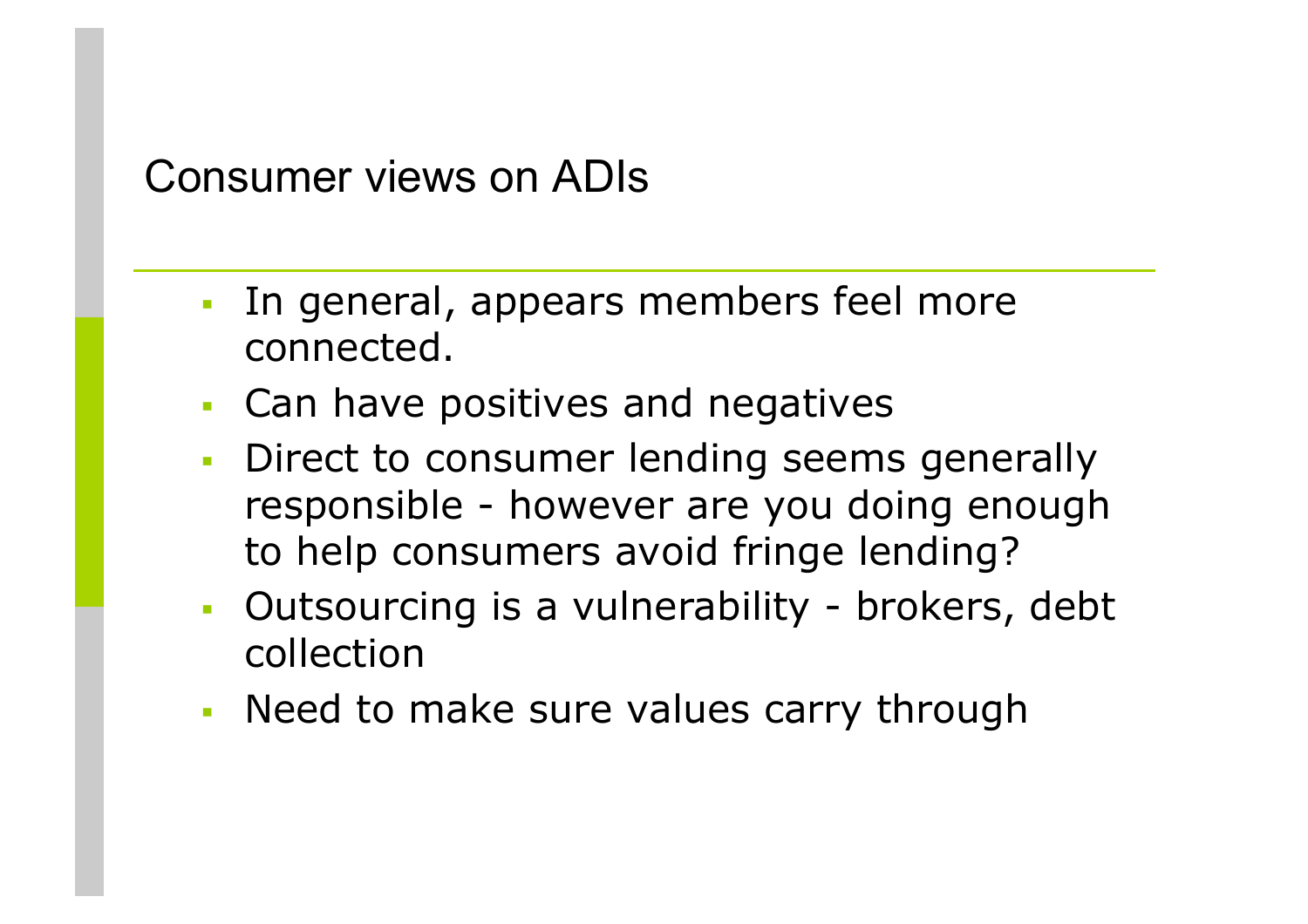### Consumer movement priorities

- Movement wide priorities are outlined in CFA election challenge
- Most of the issues touch on ADIs and financial institutions generally in some way
- **Key issues:** 
	- Responsible lending
	- National credit regulation
	- Close loopholes in the Code
	- **Regulation of brokers** finance and mortgage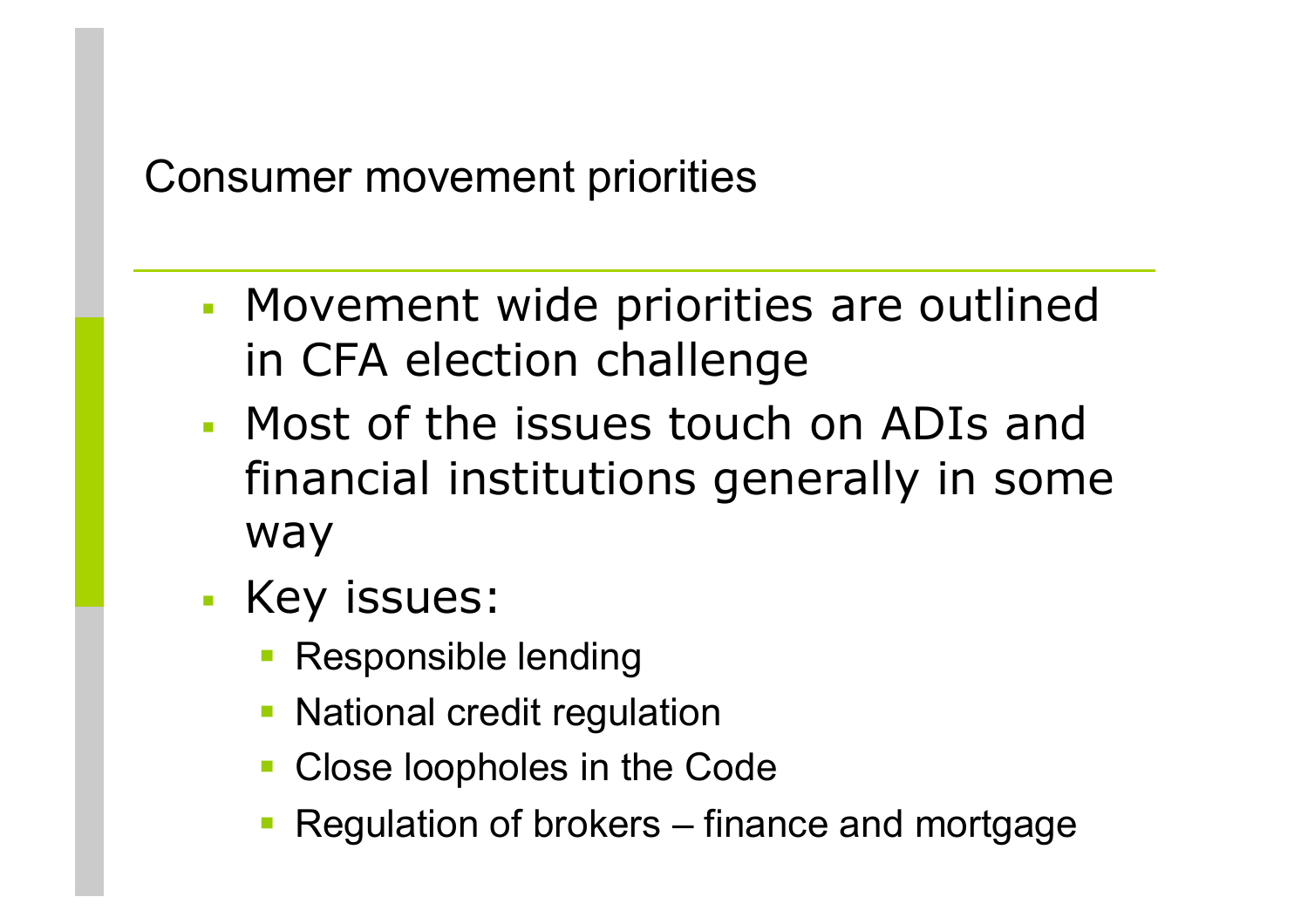Consumer movement priorities (cont)

- EDR coverage
- Unfair contract terms regulation
- **Re-proritisation of consumer affairs,** including:
	- A joined up comprehensive approach
	- A Minister for Consumers and Competition, with responsibility for effective markets
	- **A strong consumer voice**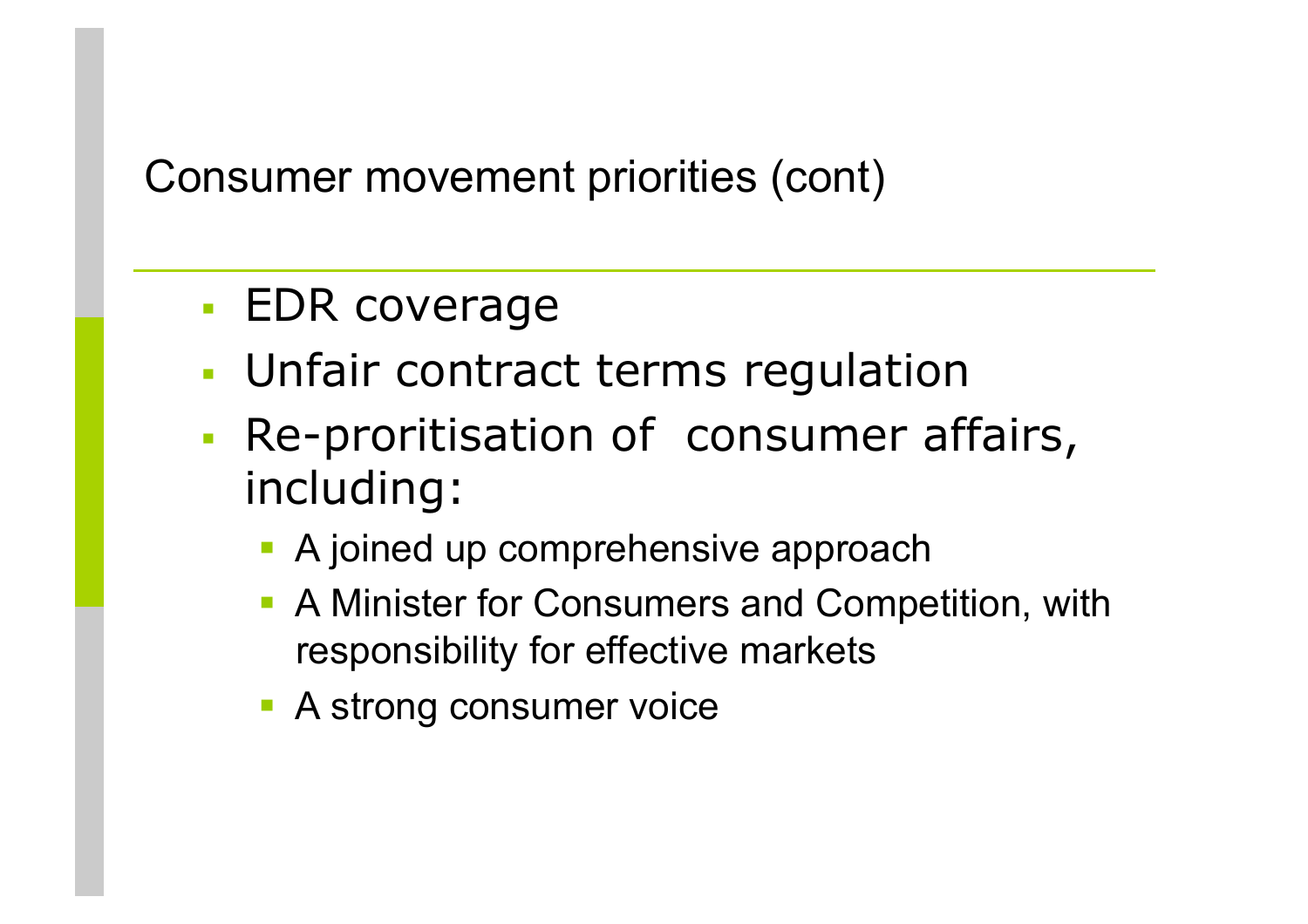# Some specifics – penalty fees

- Why do we call them penalty fees?
- **Disclosure does not remedy illegality**
- Already significant movement
	- **Concession products**
	- **Inward cheque dishonour**
	- **NAB**
	- **ANZ**
- $\sim$  > 25,000 consumers have downloaded our assistance letter
- Government and regulator attention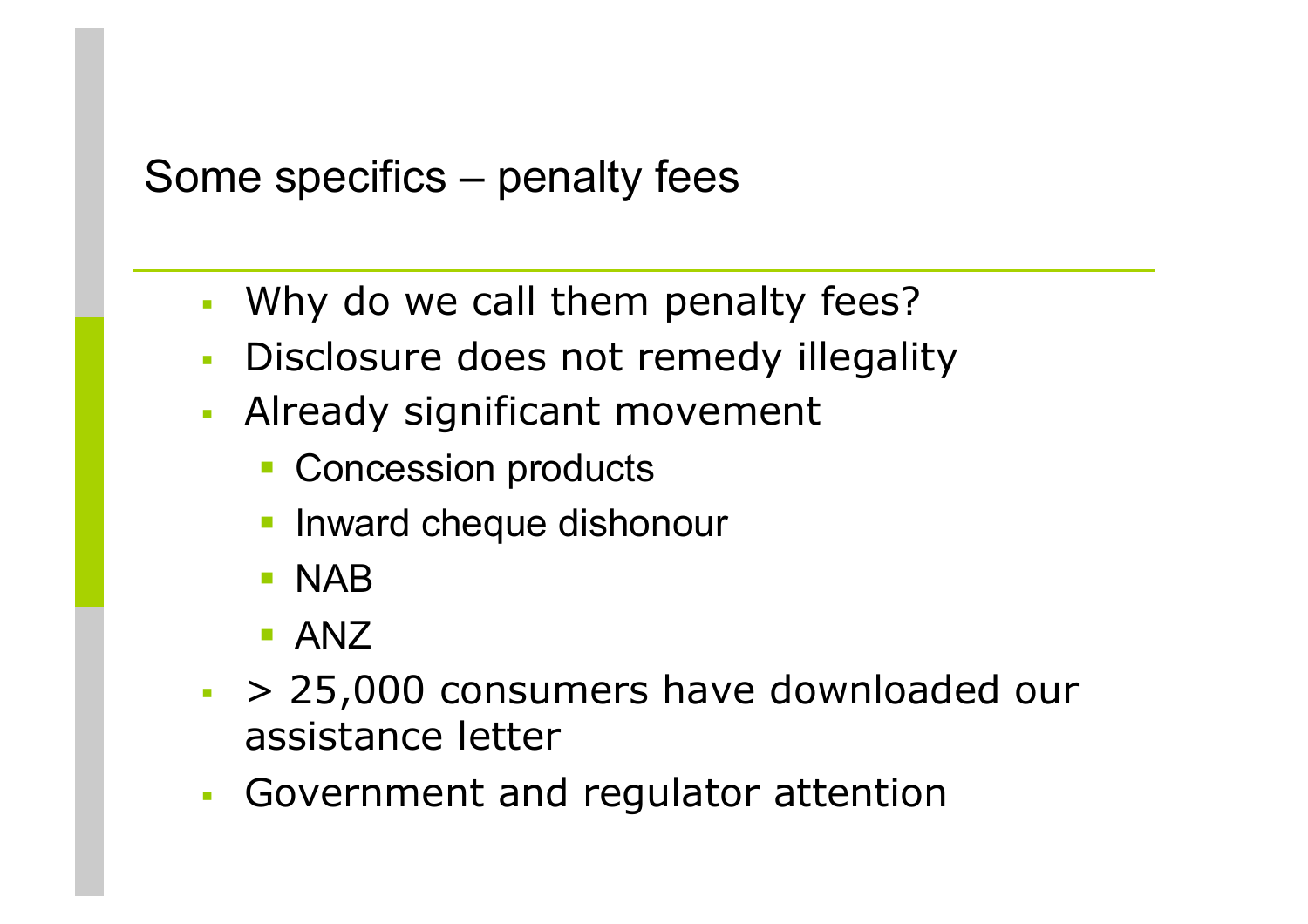# Some specifics - responsible lending

- **IFFELD** Irresponsible includes lending to people who are likely to default - but it is much more than that.
- Seems many institutions confuse responsible lending with profitable lending
- Real question whether consumer and business interests align here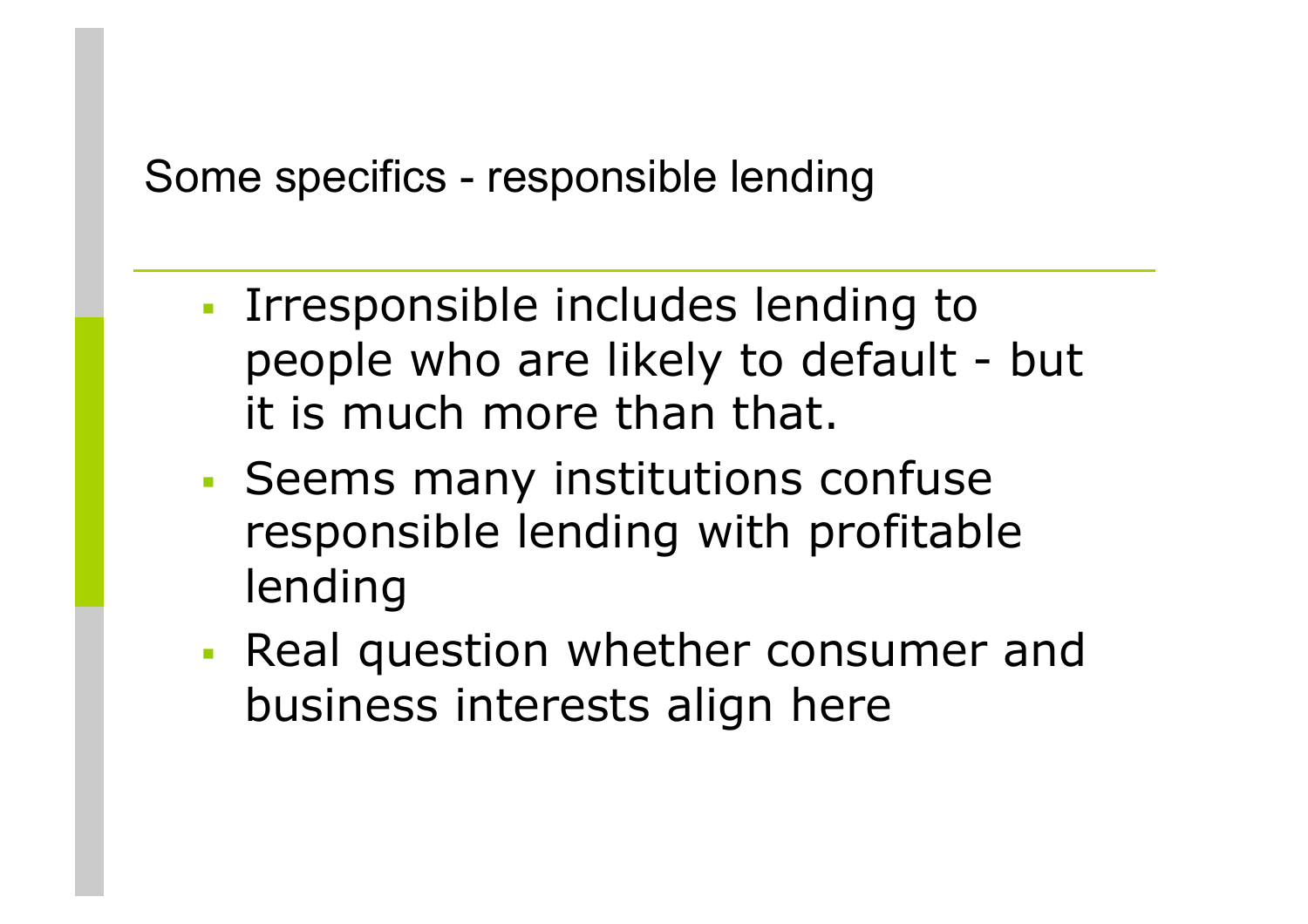# Individual impact – Case Study 1

- Credit card
- Unsolicited limit increases and debt collection
- **Loss of employment**
- **Hardship not identified**
- Debt sold
- Collector obtains judgment and proceeds to bankruptcy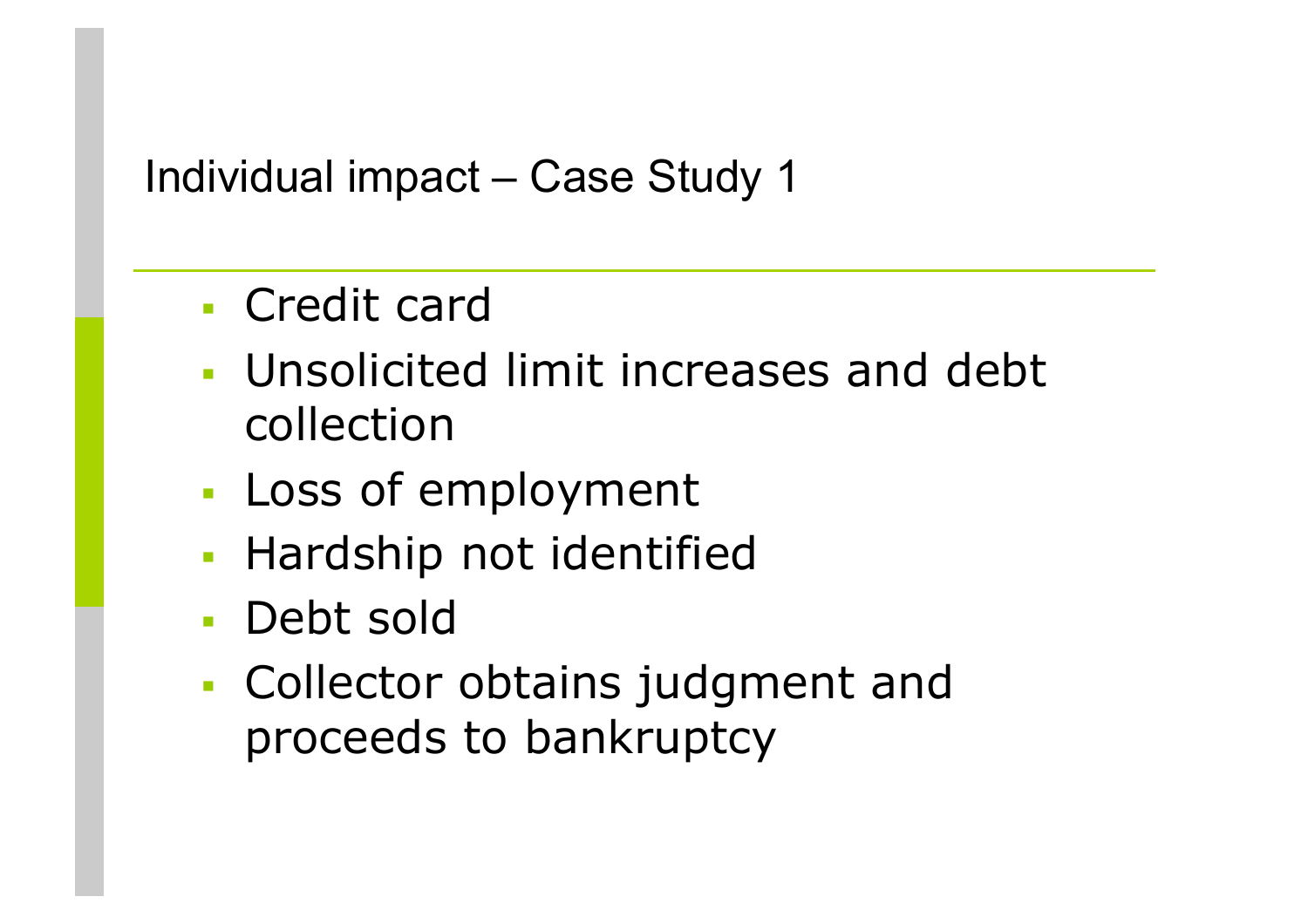# Individual impact – Case study 2

- **Application for \$800 interest free** purchase
- Credit assessment undertaken
- **\$10,000 line of credit given to** consumer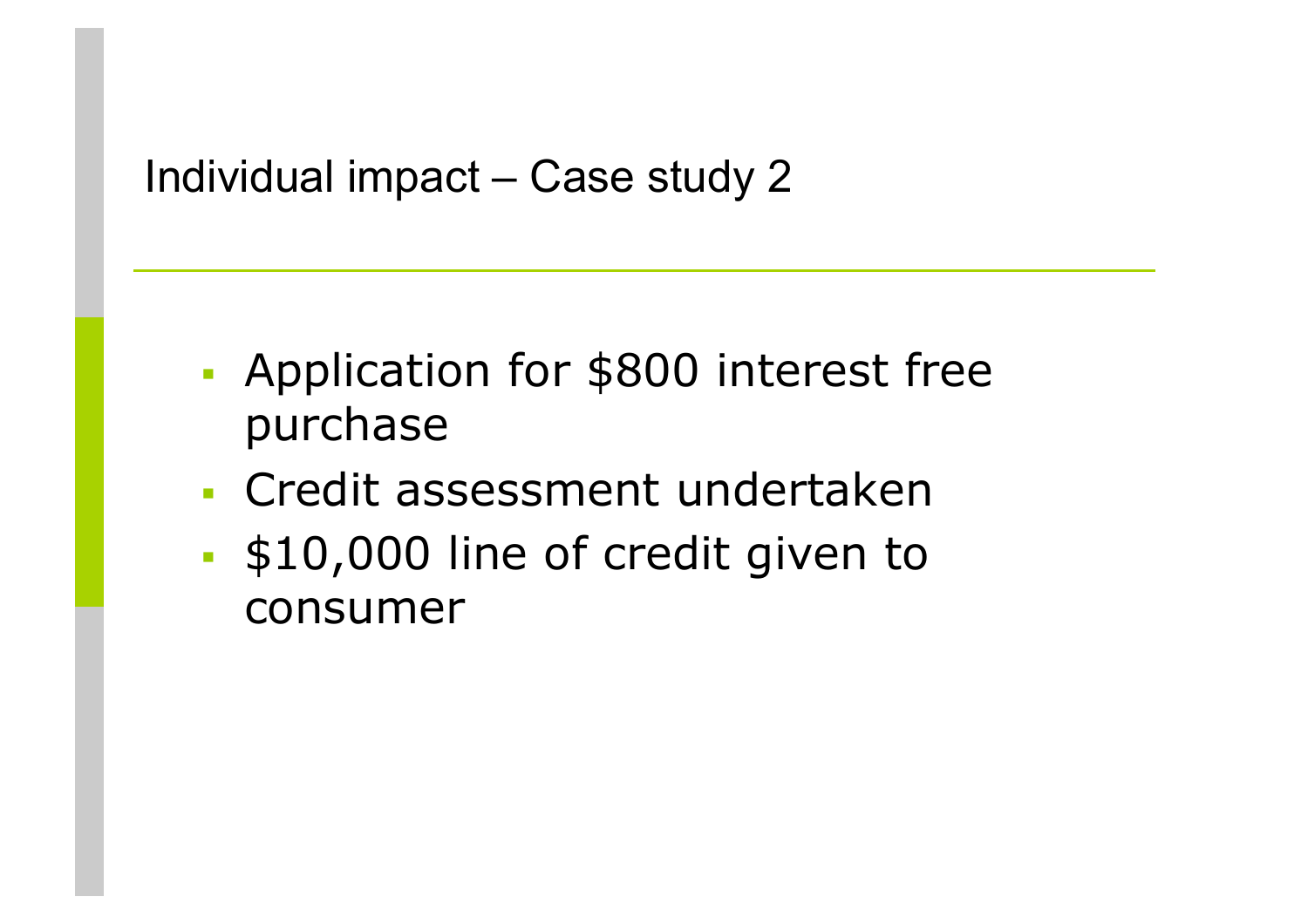#### Individual impact – Case Study 3

- Consumer in receipt of Centrelink benefits
- **Paid into transaction account over many** years
- Consumer discovered availability of concession account only recently
- **Bank claim that it is the consumers'** responsibility to identify most suitable account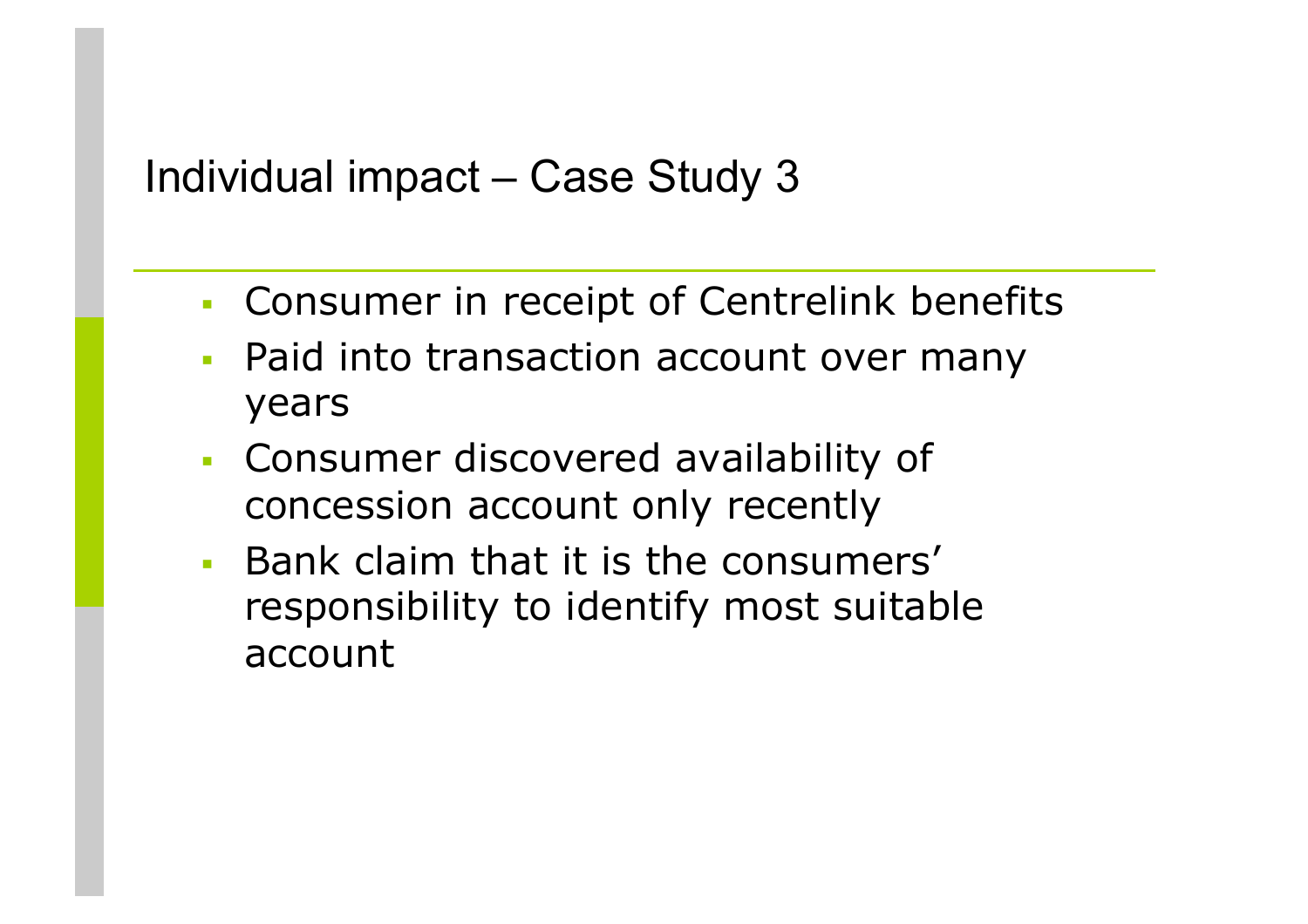#### **Challenges**

Clearly there are challenges:

- Stakeholder attitudes
- Competitive pressures
- Other business pressures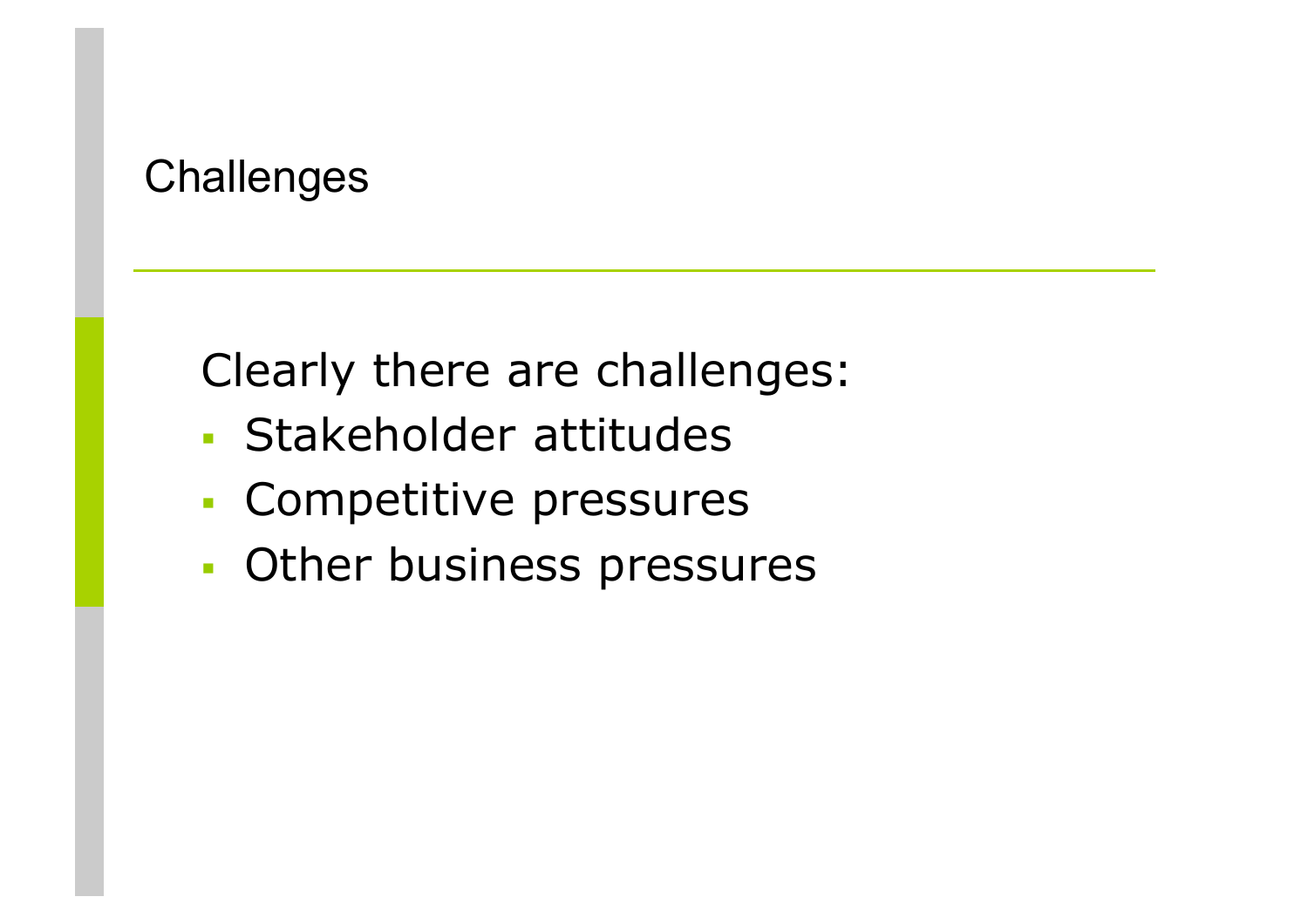The alternatives

# Economic, market and regulatory risks

- **There have to be limits on consumers'** ability to service ever increasing levels of debt
- **Risk of backlash**
- Regulatory risk if institutions do not feel they can steer a responsible course alone, is the alternative is to lobby and support effective regulation?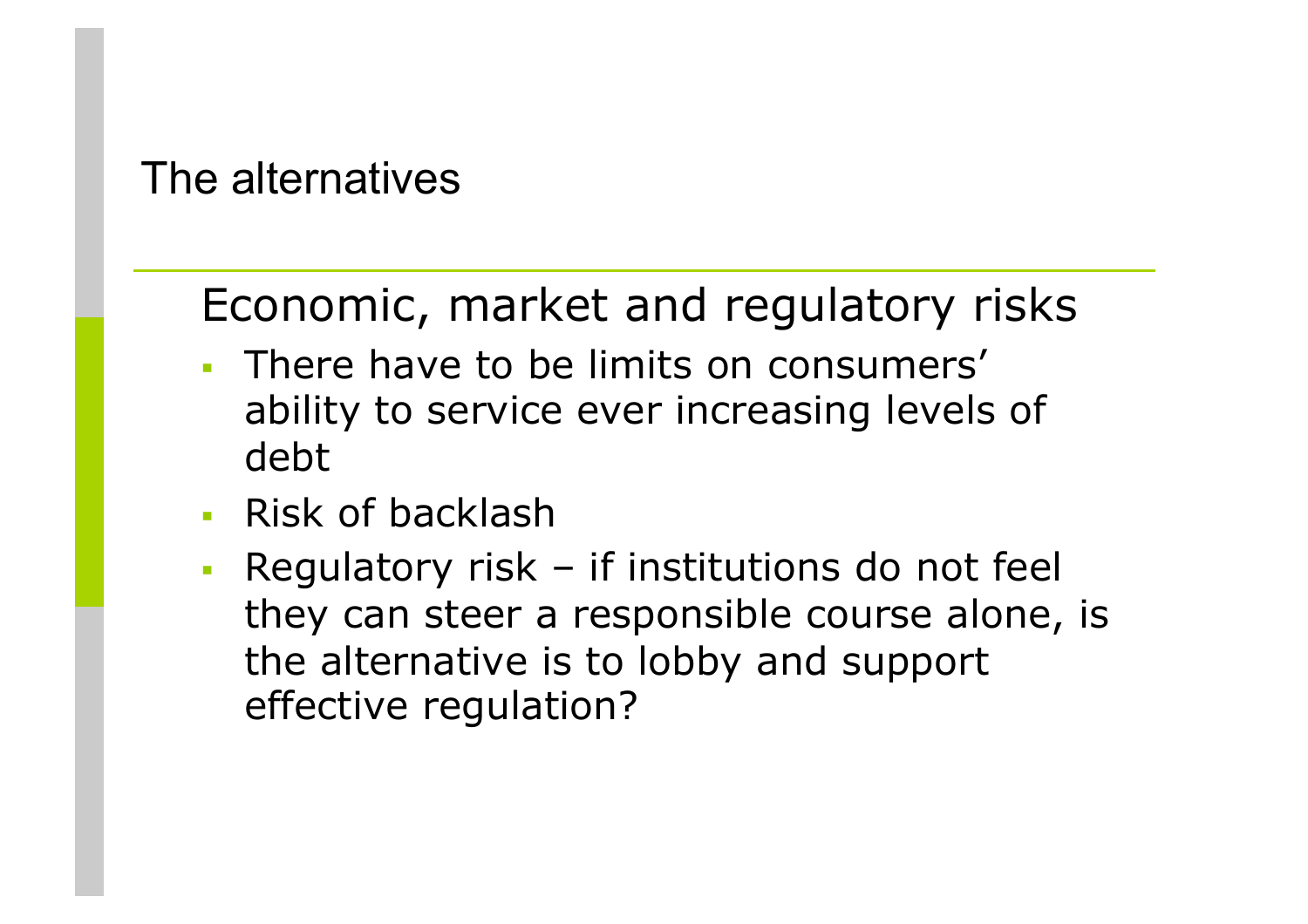#### What could ADIs do?

- **-** Don't encourage irresponsible borrowing through irresponsible marketing and don't hide irresponsible marketing behind twee consumer warnings and responsible borrowing pamphlets
- Financial inclusion  $-$  is about more than providing concession accounts
- **Must also consider role in helping consumers avoid** fringe lending practices
- This could involve mainstream alternatives eg Lowinterest or no-interest loans - however purpose and method of delivery very important to success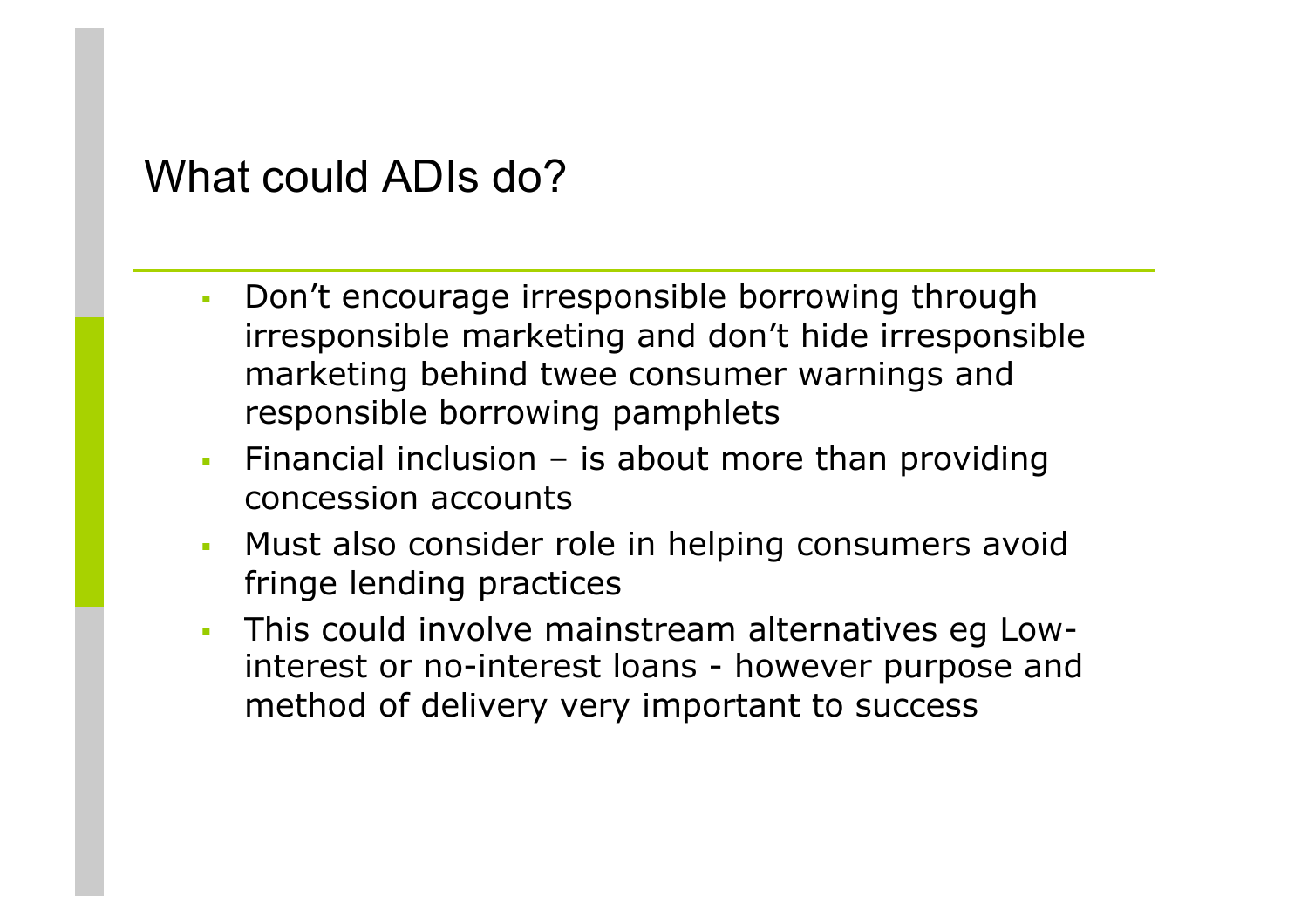#### What could ADIs do? (cont)

- Address levels of fees and charges
- **Examine collection practices**
- **Ensure use of brokers is not leading** to adverse outcomes
- Unsolicited limit increases
- **Improve hardship policies and** connections